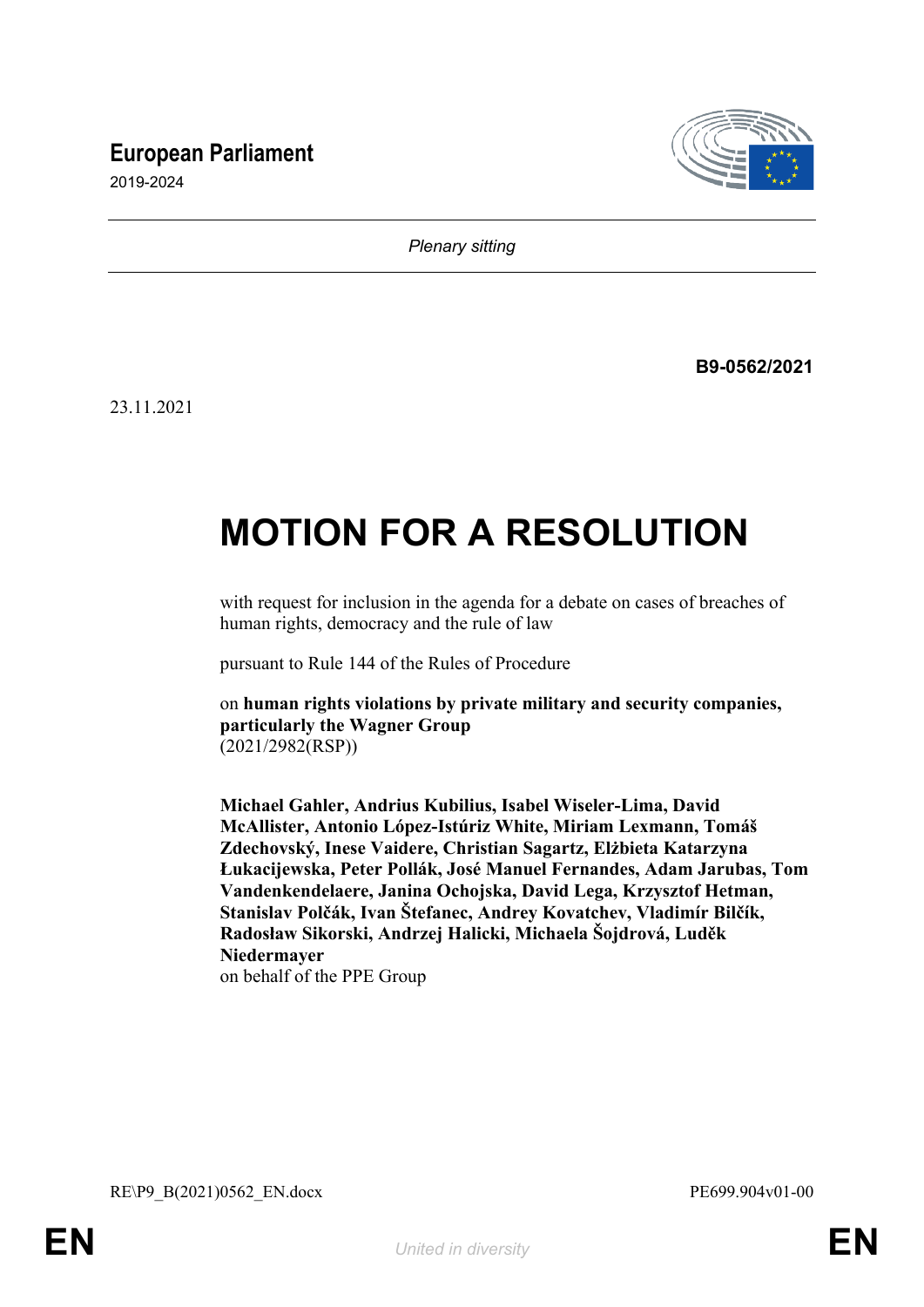#### **B9-0562/2021**

### **European Parliament resolution on human rights violations by private military and security companies, particularly the Wagner Group (2021/2982(RSP))**

#### *The European Parliament*,

- having regard to the Montreux document on pertinent international legal obligations and good practices for States related to operations of private military and security companies during armed conflict,
- having regard to the UN Working Group on the use of mercenaries as a means of violating human rights and impeding the exercise of the rights of peoples to self-determination, which was established in July 2005,
- having regard to the reports of the open-ended intergovernmental working group to consider the possibility of elaborating an international regulatory framework on the regulation, monitoring and oversight of the activities of private military and security companies,
- having regard to the UN Guidelines on the Use of Armed Security Services from Private Security Companies,
- having regard to the UN Code of Conduct for Law Enforcement Officials,
- having regard to the conclusions of the EU Foreign Ministers Council of 15 and 16 November,
- having regard to a briefing by UN Experts on violations by the Russian Wagner Group in the Central African Republic of 27 October 2021,
- having regard to the final report to the UN Security Council by a panel of experts on the Central African Republic of 20 May 2021,
- having regard to the UN working group on mercenaries of 24 March 2021,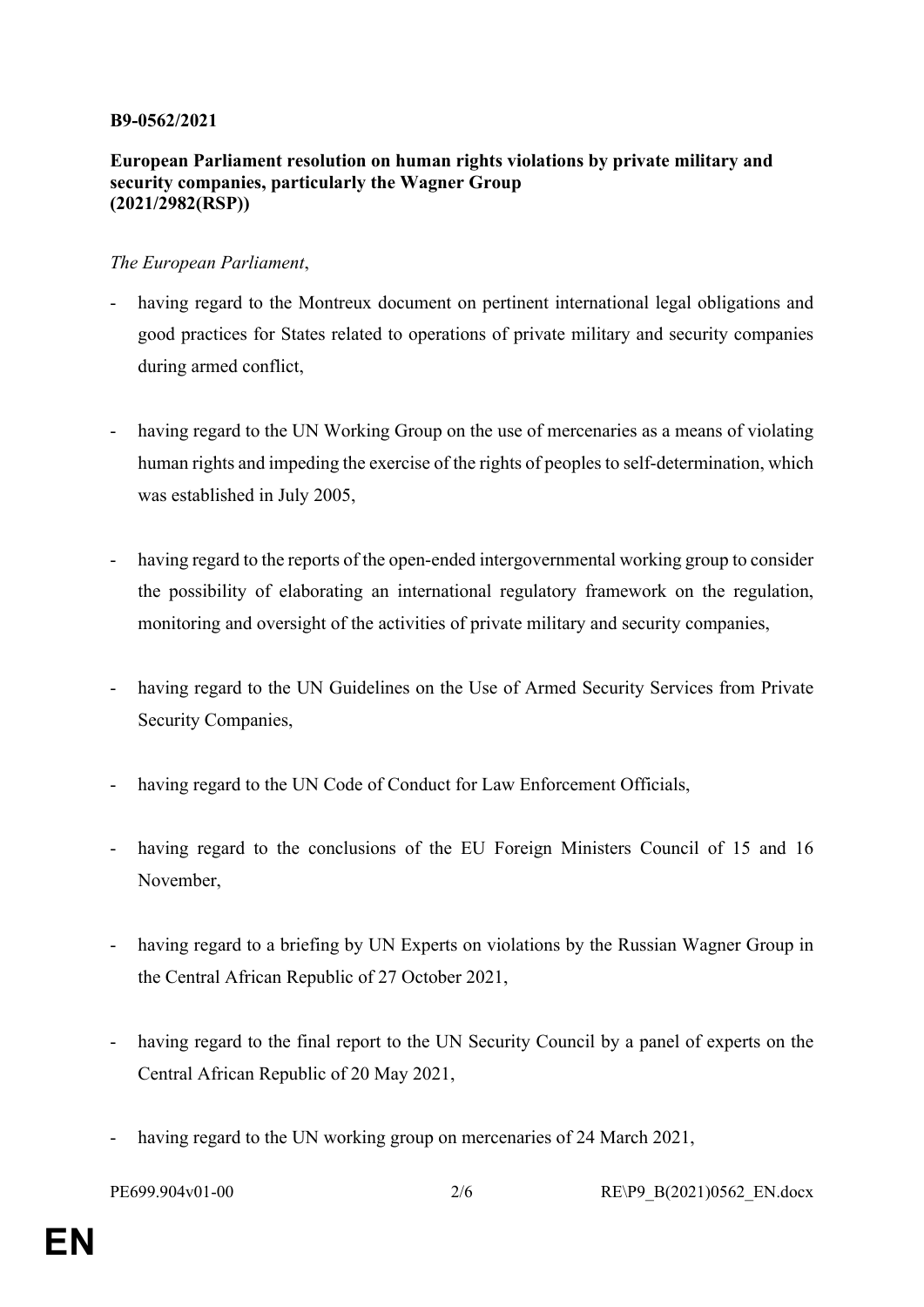- having regard to the 1 October 2021 Report of the Independent Fact-Finding Mission on Libya to the UN Human Rights Council,
- having regard to the findings of the Special Commission of Inquiry by the Central African Republic (CAR) on violations by its army as well as by Russian mercenaries on its territory,
- having regard to the Universal Declaration of Human Rights,
- having regard to the African Charter on Human and Peoples' Rights,
- having regard to the UN International Covenant on Civil and Political Rights,
- having regard to Rule 144 of its Rules of Procedure,
- A. whereas the EU Foreign Ministers in their 15/16 November meeting prepared the adoption of sanctions against individuals and entities affiliated with the Wagner Group and will reassess the matter during the December Foreign Affairs Council;
- B. whereas since its inception in 2014 the so-called "Wagner Group" has been involved in various clandestine combat missions, among others in Ukraine, Libya, Sudan, Mozambique, Madagascar, the Central African Republic (CAR), Venezuela and Syria;
- C. whereas in the CAR and elsewhere, UN and other experts have credibly outlined the involvement of the Wagner Group and its affiliates in systemic and grave human rights and international humanitarian law violations, including arbitrary detention, torture, disappearances, summary execution, rape and sexual violence against women, men, and young girls;
- D. whereas the Russian government and President Putin try to uphold the absurd allegation that the Wagner Group does not have direct links to the Russian government and is an independent private business; but whereas the management and operations are deeply intertwined with the Russian military and intelligence community; whereas Wagner extensively relies on Russian military infrastructure, from using a shared base to being transported by Russian military aircraft to using military health care services;
- E. whereas the term "Wagner Group" represents a web of paramilitaries and businesses that have been linked by overlaps in ownership and logistics networks; whereas the Kremlin via this construct, and the absurd fact that the Wagner Group as such does not exist in a legal sense, tries to maintain a plausible deniability regarding the actions and crimes committed by the group;
- F. whereas Russia is using the pretext that private military companies are officially illegal in

RE\P9\_B(2021)0562\_EN.docx 3/6 PE699.904v01-00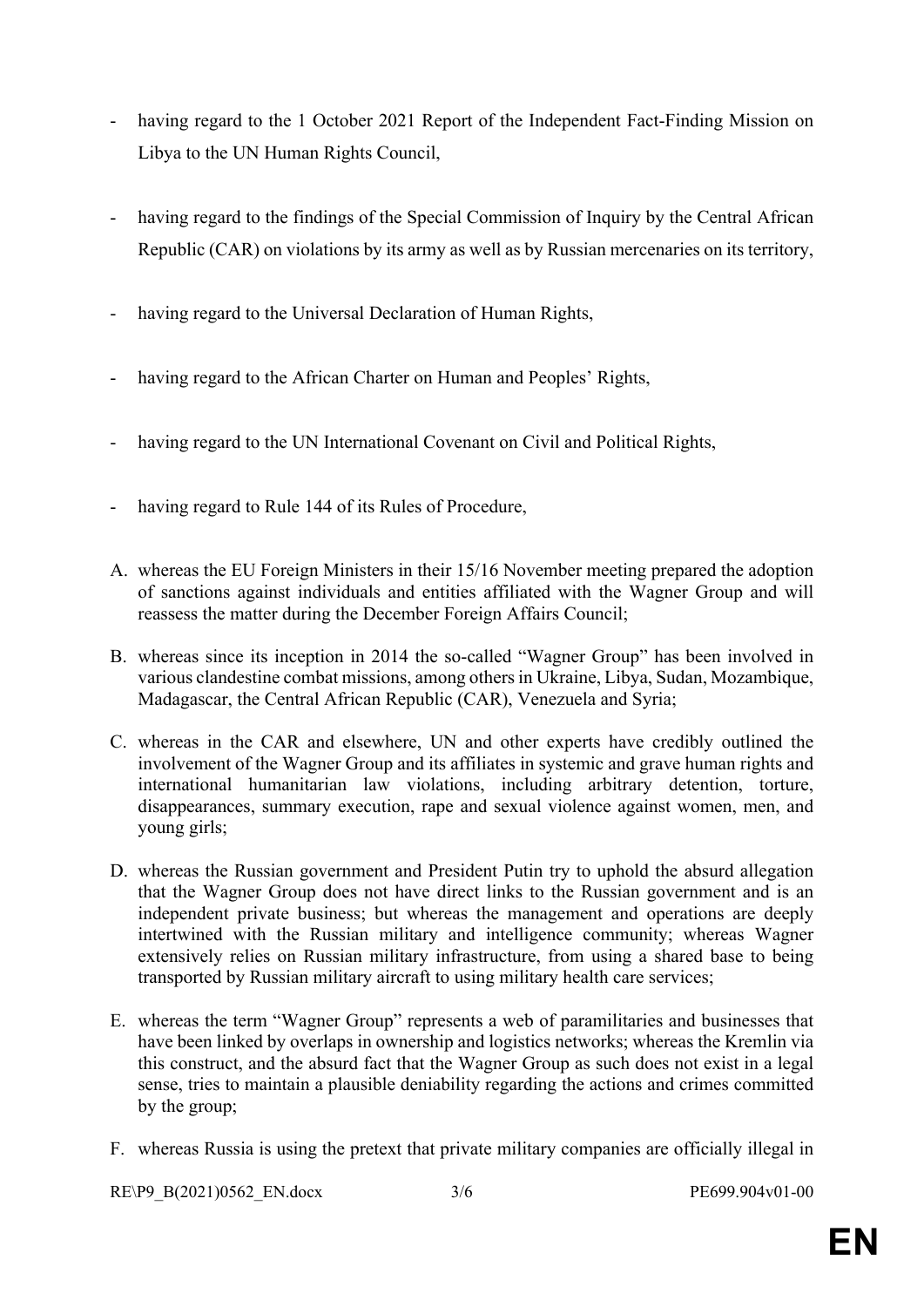Russia as an artificial and made-up proof of the non-existence of official links between the government and the Wagner Group; whereas the Russian leadership also pretends that this obvious ploy can help the Kremlin in avoiding accountability for atrocities carried out by the network's operatives;

- G. whereas next to military combat, paramilitary activity and private security the Wagner Group has carried out a wide range of activities, including supressing pro-democracy protests and spreading disinformation;
- H. whereas Wagner is financed in part by multimillion-dollar catering and construction contracts for the Russian armed forces awarded to companies linked with Yevgeny Prigozhin, a close ally of Russian President Vladimir Putin; whereas the EU imposed sanctions on Mr. Prigozhin for his involvement in the Libyan conflict;
- I. whereas in December 2017 the Russian Federation received an exemption by the UN Security Council to the arms embargo on the Central African Republic (CAR), allowing it to deliver arms and training to boost the CAR military and security forces; whereas since early 2018 Russian mercenaries are present in the CAR; whereas allegations circulate that the group has taken over key elements of the national security sector in the CAR and is committing serious human rights violations; whereas companies linked to Yevgeny Prigozhin have been awarded licences of gold and diamond mining areas in the CAR; whereas documents prove that Wagner affiliates have also been put in charge of collecting tariffs; whereas as a consequence of the perpetual human rights violation, in the CAR, public discontent with the Wagner Group's conduct is rising;
- J. whereas numerous journalists investigating or reporting on Wagner and Russia's illegal international military operations were assassinated or have died under suspicious circumstances; whereas many journalists reporting on Wagner have received threats;
- K. whereas Russia's illegal invasion and annexation of Crimea started in 2014 when Russia sent masked soldiers in unmarked army uniforms to take over key logistical installations;
- L. whereas the post-Cold War era brought a renaissance of private security companies (PSCs) and private military companies (PMCs); whereas conflicts of the 21st century, particularly the wars in Afghanistan and Iraq, saw PMCs getting involved on all levels, from providing logistical support to high-intensity operations;
- 1. Expresses its firm conviction that the Wagner Group, and other Russian-led security contractors, are proxy organisations of the Russian State and should hence be treated as such; reconfirms that the Wagner Group is not a private company and is indeed a branch of the army and secret service of the Russian Federation and its institutions as such should always be labelled as a Kremlin's proxy in European and international analyses in order to clearly attribute its true origins as well as its dangerous and damaging intentions;
- 2. Welcomes plans by the EU Foreign Ministers to issue sanctions against affiliates of the Kremlin's Wagner Group and recalls that such sanctions must also be applied on the key decision-makers in the respective ministers and institutions in Moscow, including inside the Kremlin;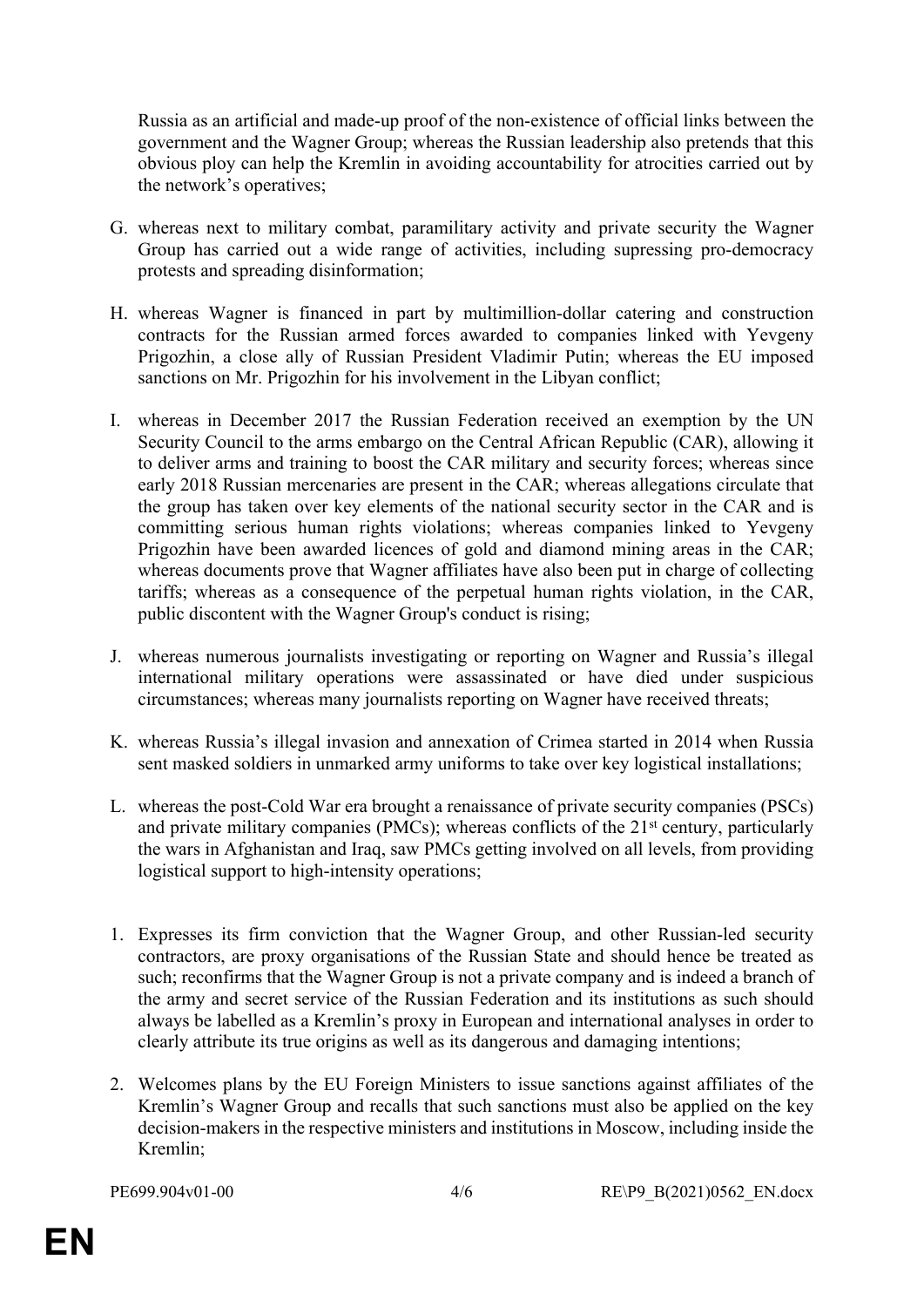- 3. Calls on all governments to end their partnerships with affiliates linked to the Kremlin's Wagner Group;
- 4. Urges all authorities in governments that so far cooperate with the Kremlin's Wagner Group and other private security providers that are violating human rights and do not fulfil certain standards, such as transparency and disclosure rules, and escape the accountability of governments and the international community, to comply with their obligations under international law to hold all perpetrators of grave violations and abuses of human rights accountable;
- 5. Demands unhindered access to justice and redress to all victims of violations, including abuses committed by Russian private military and security personnel;
- 6. Expresses its grave concern at the growing influence of foreign private military companies and the possible plans of further governments to initiate a cooperation with the Kremlin's Wagner Group and other private security providers that are violating human rights and do not fulfil certain minimum standards; points out that cooperation with such groups is incompatible with the security and defence cooperation of the EU, and therefore would require the EU to reassess its engagement with such respective countries;
- 7. Is extremely worried about the continuing presence of the Kremlin's Wagner Group in the CAR and reiterates its previous call on the government of the CAR to immediately end the cooperation with the group which has not only depleted the CAR of natural resources and tariffs income, but to a certain degree has also undermined its own sovereignty and independence; believes that the CAR represents a worrying example and urges other countries not to repeat the same mistakes;
- 8. Underlines the need to closely monitor the actions of private security and military companies which are increasing their global footprint in vulnerable areas including Africa, Latin America and Eastern Europe;
- 9. Is of the firm opinion that the EU must seriously improve its communication in order to better inform the populations of concerned countries about the true intentions of the Kremlin's Wagner Group and the severe negative consequences of its involvement for the countries future and its human and civil rights situations;
- 10. Recalls its firm position that no EU funds paid as development aid or other support to third countries must be used in any way to pay mercenaries such as the Kremlin's Wagner Group; calls in this light on the EEAS and the Commission to review their partnerships with countries that are engaged with the group and to demand guarantees for the adequate usage of EU funds;
- 11. Firmly believes that security and defence should be primarily provided by the public authorities, and recalls that such security forces best fulfil their mandate when they are made up of personnel from the respective regions and countries they serve in;
- 12. Is of the opinion that one of the biggest concerns about companies such as the Kremlin's Wagner Group is that they weaken local accountability and local security forces by